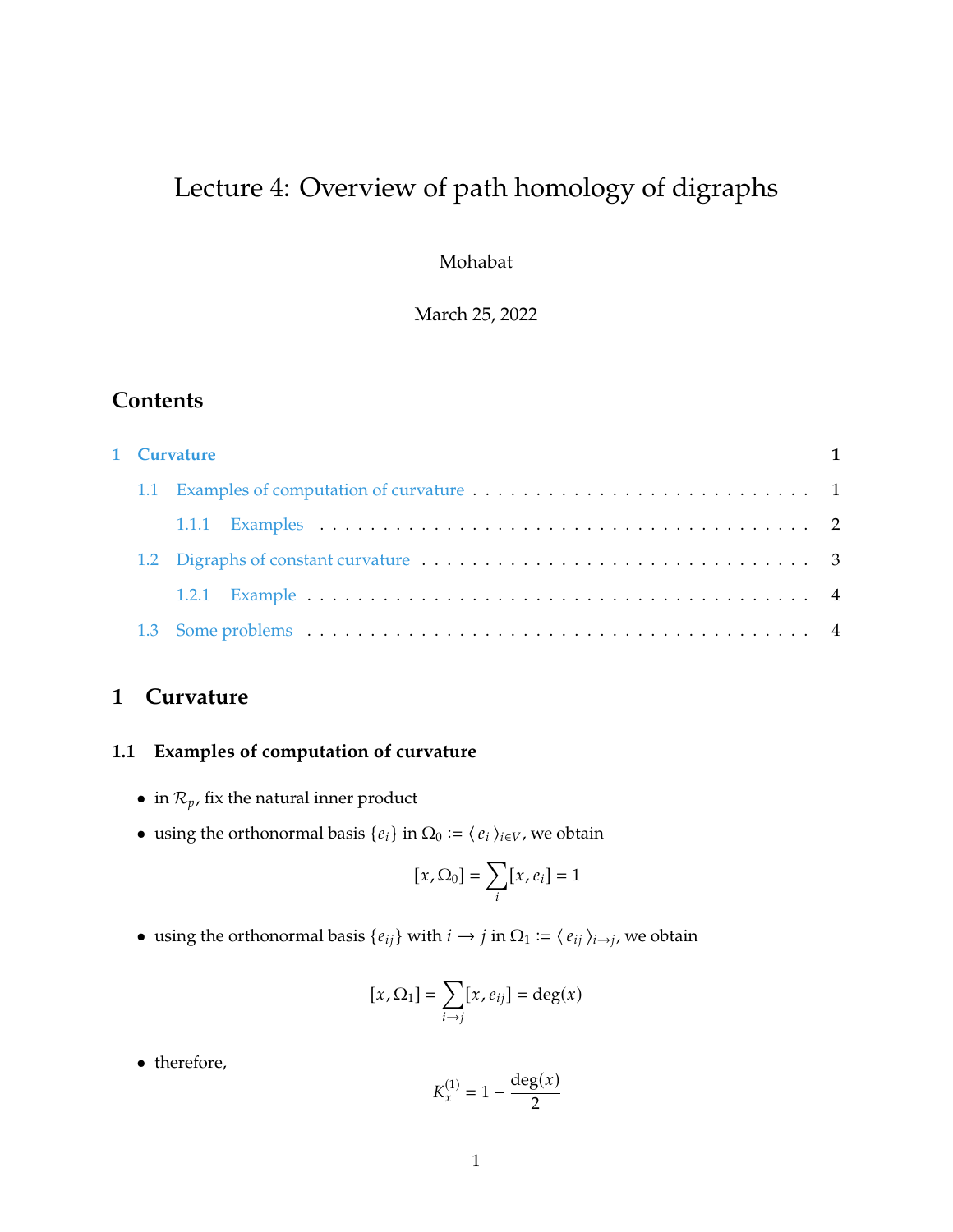and for any  $N \geq 1$ , we have:

$$
K_x^{(N)} = 1 - \frac{\deg(x)}{2} + \sum_{p=2}^{N} \frac{(-1)^p}{p+1} [x, \Omega_p]
$$

- By proposition 1.2, in the absence of double arrows, the space  $\Omega_2$  always has a basis of triangles and squares
	- **–** but this basis is not necessarily *orthogonal*
- for a triangle  $e_{abc} \in \Omega_2$ , we have

$$
[x, e_{abc}] = \begin{cases} 1 & x \in \{a, b, c\} \\ 0 & \text{else} \end{cases}
$$

• for a square  $e_{abc} - e_{ab'c} \in \Omega_2$ ,

$$
[x, e_{abc} - e_{ab'c}] = \begin{cases} 2 & x \in \{a, c\} \\ 1 & x \in \{b, b'\} \\ 0 & \text{else} \end{cases}
$$

J.

- in particular, if G has no squares, then  $\Omega_2$  has a basis  $\{\omega_k\}$  that consists of all triangles in G
	- **–** this basis is orthonormal and

$$
[x,\Omega_2] = \sum_k [x,\omega_k] = \deg_{\triangle}(x) := # \text{ triangles containing } x
$$

∗ follows that:

$$
K_x^{(2)} = 1 - \frac{\deg(x)}{2} + \frac{\deg_{\triangle}(x)}{3}
$$

and this matches (4.2)

#### <span id="page-1-0"></span>**1.1.1 Examples**

- 1. G: a line digraph
- 2. G: a cyclic digraph
- 3. G: a dodecahedron (with any orientation of edges)
- 4. G: a triangle
- 5. G: a square
- 6.  $G:$  an  $n$ -simplex
- 7. G: a bipyramid
- 8. *G*: a 3-cube
- 9. G: an octahedron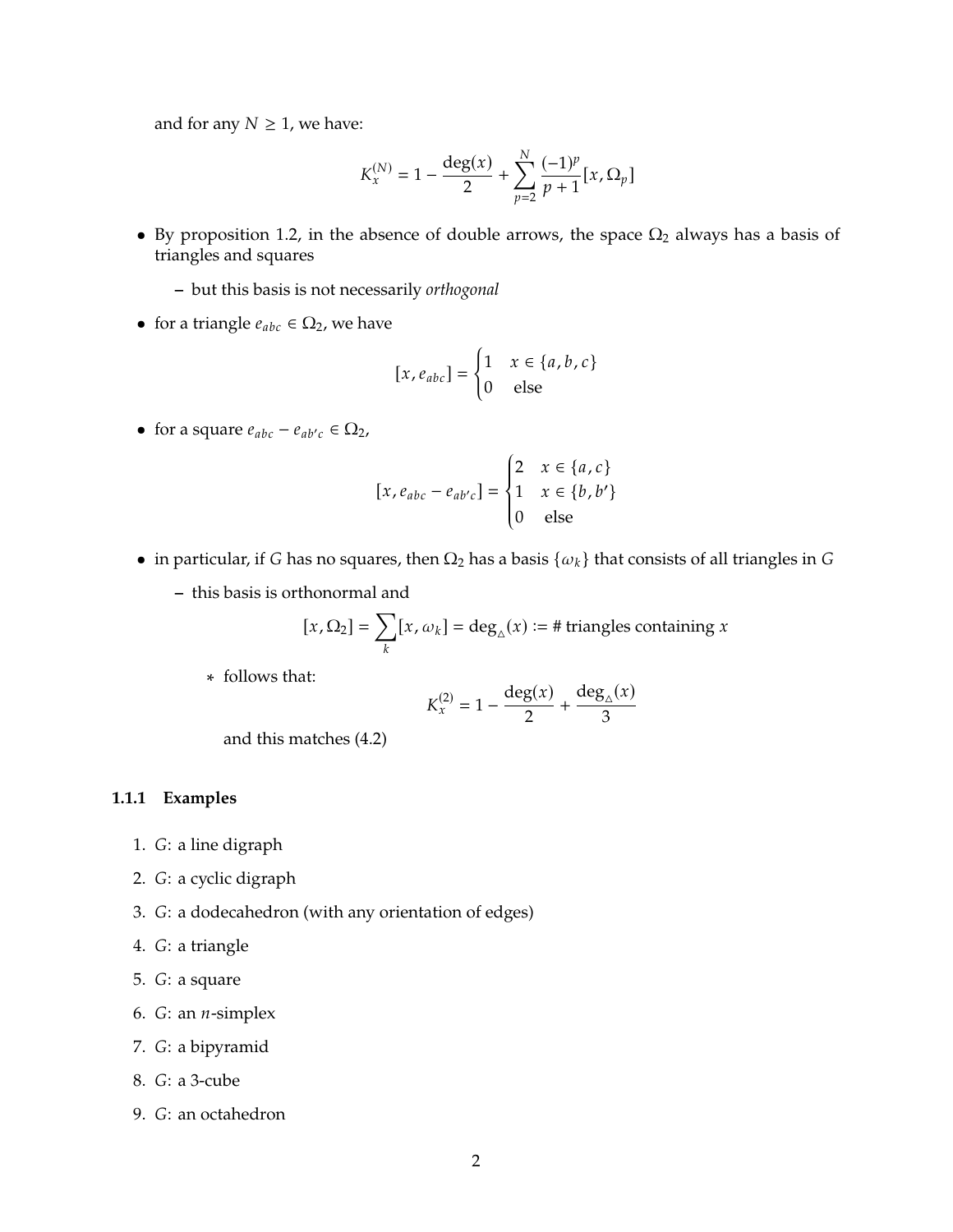#### <span id="page-2-0"></span>**1.2 Digraphs of constant curvature**

• a graph is **regular** if  $deg(x)$  is constant

*Definition* 1.1. A digraph *G* is **strongly regular** if  $x \mapsto [x, \Omega_p]$  is constant for any  $p$ .

In particular, *G* is **regular** because deg( $x$ ) = [ $x$ ,  $\Omega$ <sub>1</sub>]

• in the strongly regular case, the function  $x \mapsto K_x$  is also constant and we set

$$
K(G):=K_x=\frac{\chi(G)}{|V|}
$$

- $\bullet$  *G*: a digraph
- $m \in \mathbb{N}$
- construct a new digraph by adding  $m$  new vertices  $\{y_1, \ldots, y_m\}$  and for all  $x \in X$ , all arrows  $x \rightarrow y_i$  to the graph G
	- **–** this digraph is the  $m$ **-suspension of**  $G$ , denoted sus $_m G$

#### **Theorem 1.2.** *(4.4)*

*Let G be a strongly regular digraph such that for some*  $k$ ,  $m \in \mathbb{N}$  *and any*  $p \ge 0$ ,

$$
\dim \Omega_p(G) = \binom{k}{p+1} m^{p+1} \qquad (binom(k,m))
$$

*Then, sus*<sup>*m*</sup>*G is also strongly regular, and for all*  $p \ge 0$ *,* 

$$
\dim \Omega_p(sus_m G) = {k+1 \choose p+1} m^{p+1} \qquad (binom k+1, m)
$$

 $\bullet$  for  $G$  in the above theorem, we have

$$
\chi(G) = \sum_{p\geq 0} (-1)^p \dim \Omega_p
$$
  
= 
$$
\sum_{p=0}^{k-1} (-1)^p {k \choose p+1} m^{p+1}
$$
  
= 
$$
-\sum_{j=1}^k (-1)^j {k \choose j} m^j
$$
  
= 
$$
1 - (1 - m)^k
$$

• it follows that: